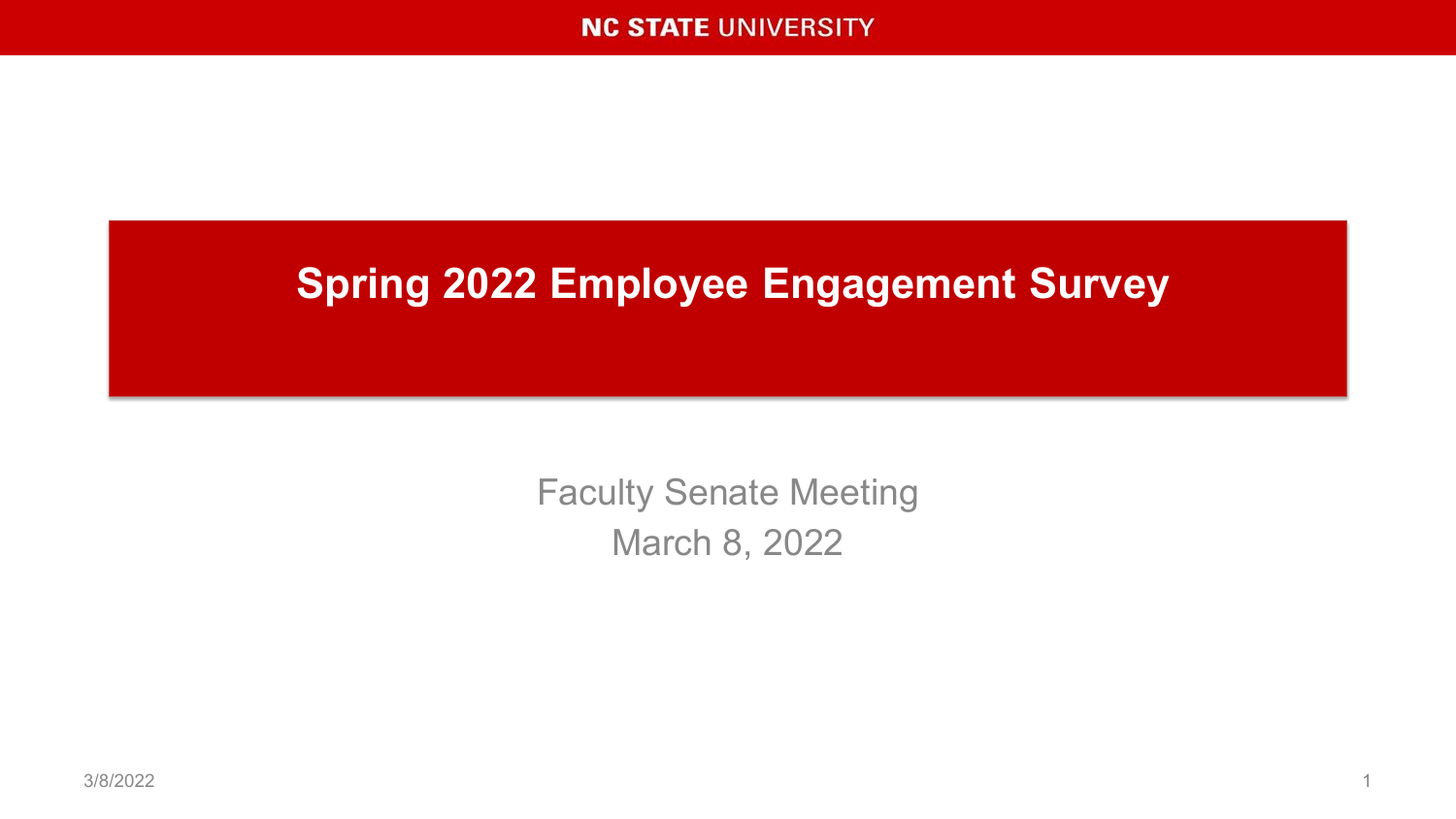#### What?

• The UNC System Employee Engagement Survey is a program sponsored by the UNC System Office. It is an biennial survey on workplace satisfaction.

#### Why?

The engagement survey collects data from both faculty and staff and will help the University identify areas of strength at each institution and areas that need improvement.

#### Who?

- All permanent f/t (75% time or more) faculty and staff as of January 2022 (N=8646)
- Voluntary; encourage participation w/out pressure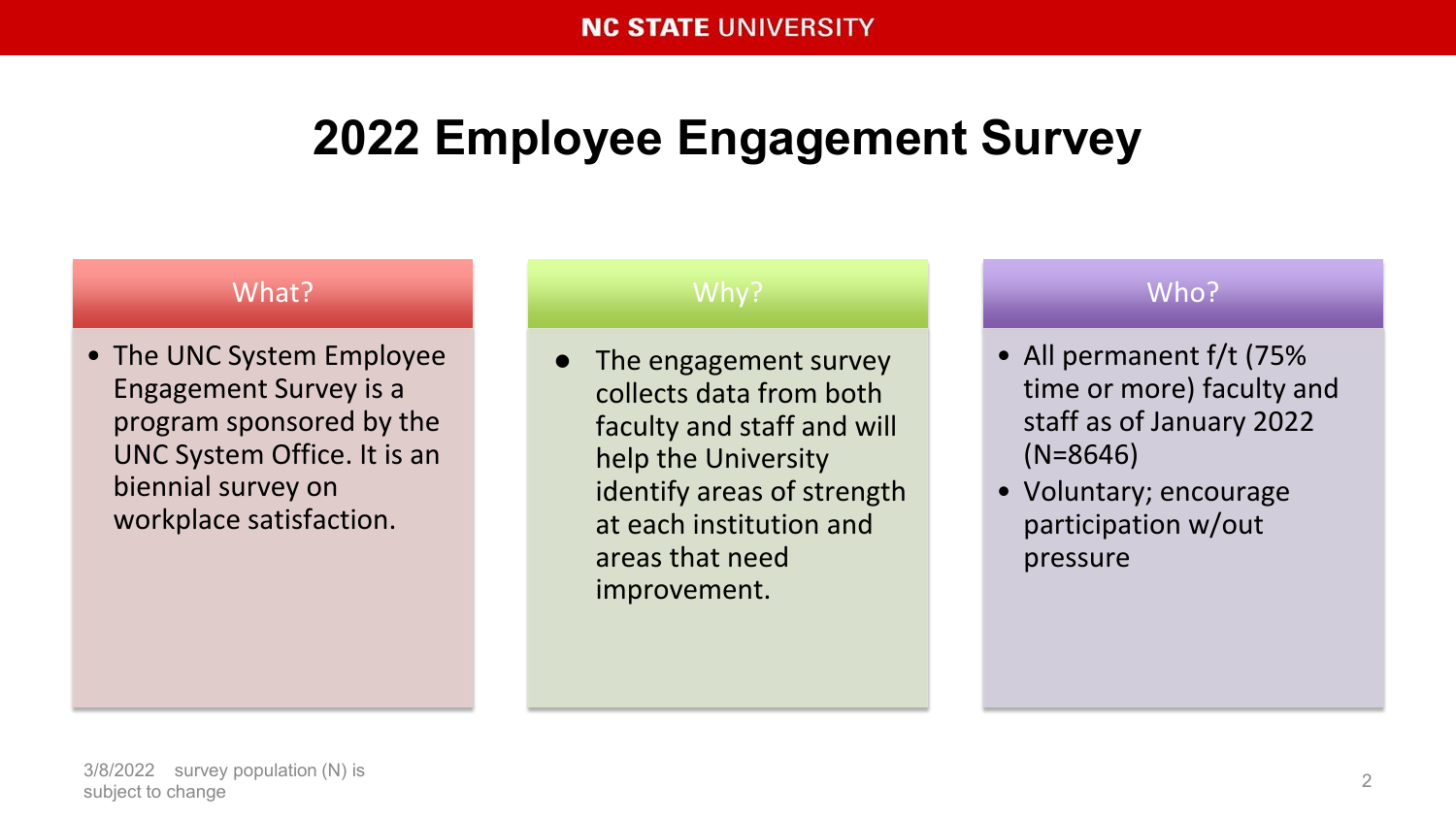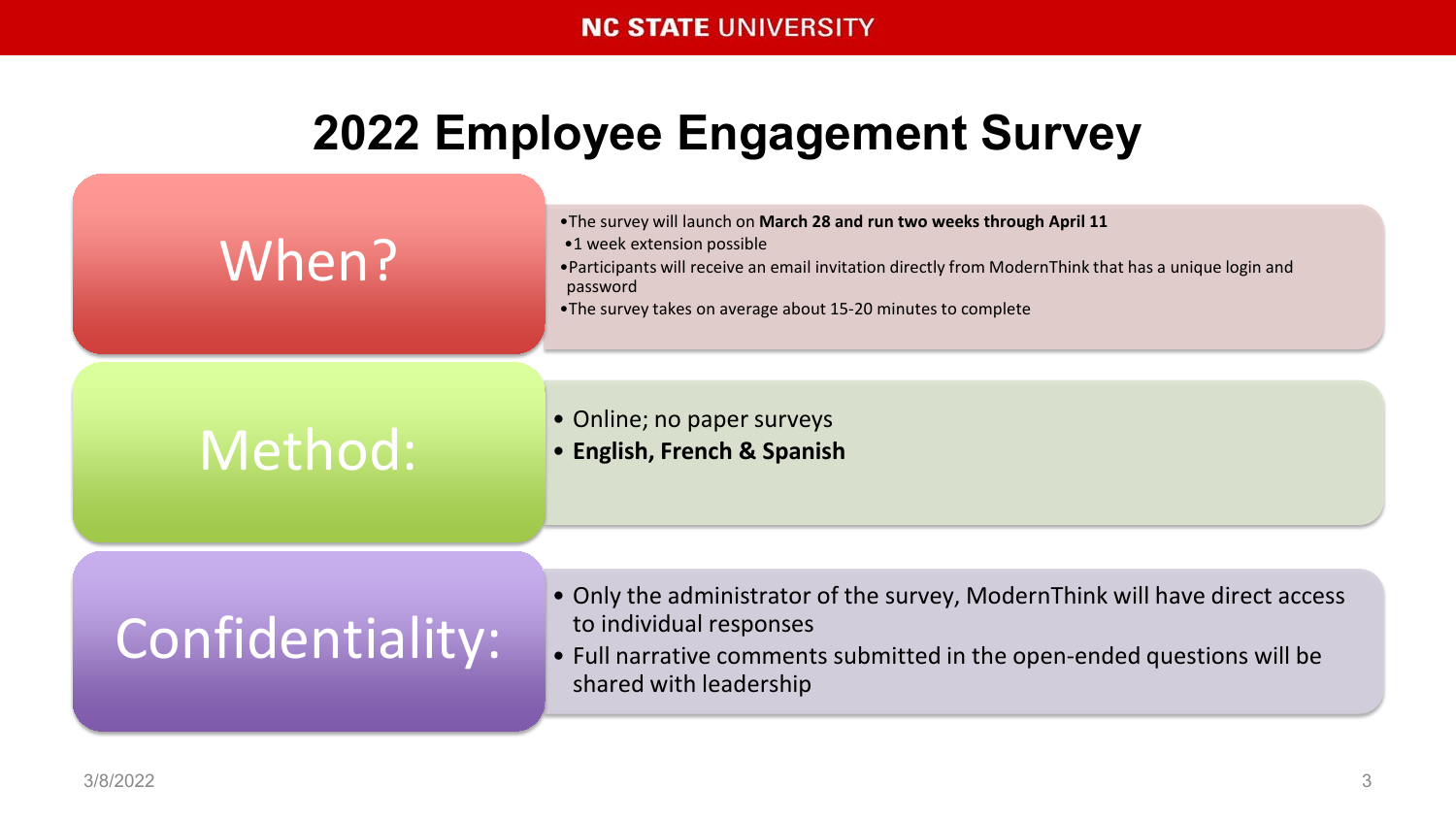# What is on the survey?

- •30 statements w/five-point rating scale + n/a
- •Two open-ended questions
- •Most appreciate
- •Make better

# 2022 survey changes:

- Diversity, Inclusion & Belonging statements
	- Per advice from System Racial Equity Task Force, some Q's dropped, revised, added
- Statements specific to actions taken due to the COVID-19 pandemic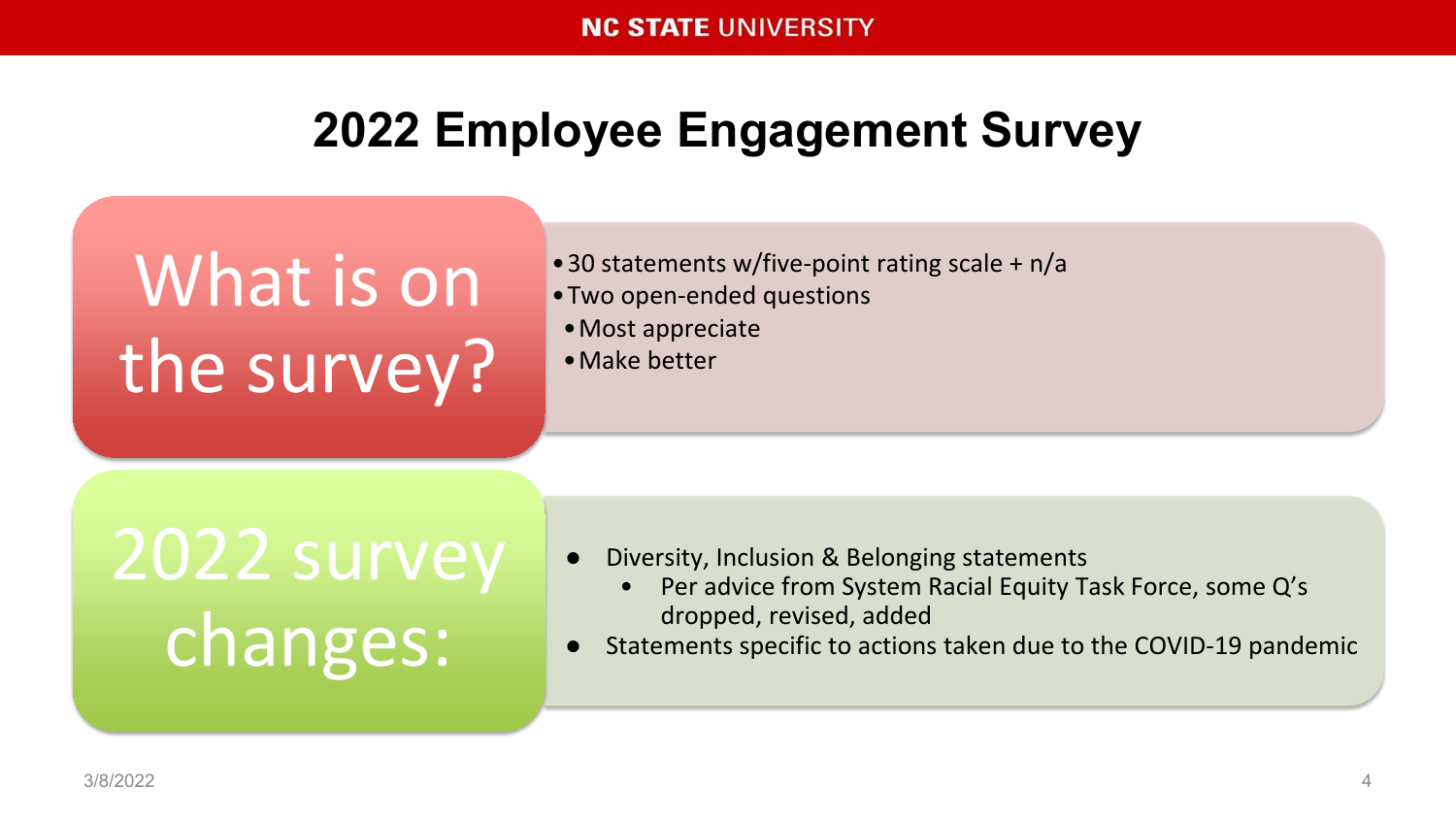#### **NC STATE UNIVERSITY**

# **Survey Communication & Limitations**

#### Implement campus-wide (formal) communications plan

- UHR website update for 2022 survey
- •3D memo target ASAP
- •President's message ETA 3/24 or 3/25
- •Chancellor message positioned around president's message
- •ModernThink invitation morning of 3/28
- •Reminder messages (ModernThink/NC State) 2-3x/individual based

#### Data Limitations

- •Data received in tiers, e.g.:
- College overall or all academic units in a college, combined
- •Data received by demographic group, e.g.:
	- All faculty, or all Associate Professors, or all women
- •We do not receive anything more granular, e.g.:
	- Female Associate Professors, or College of Education Faculty

#### Unit level reports provided to senior leaders

Faculty encouraged to request results from College leadership if not shared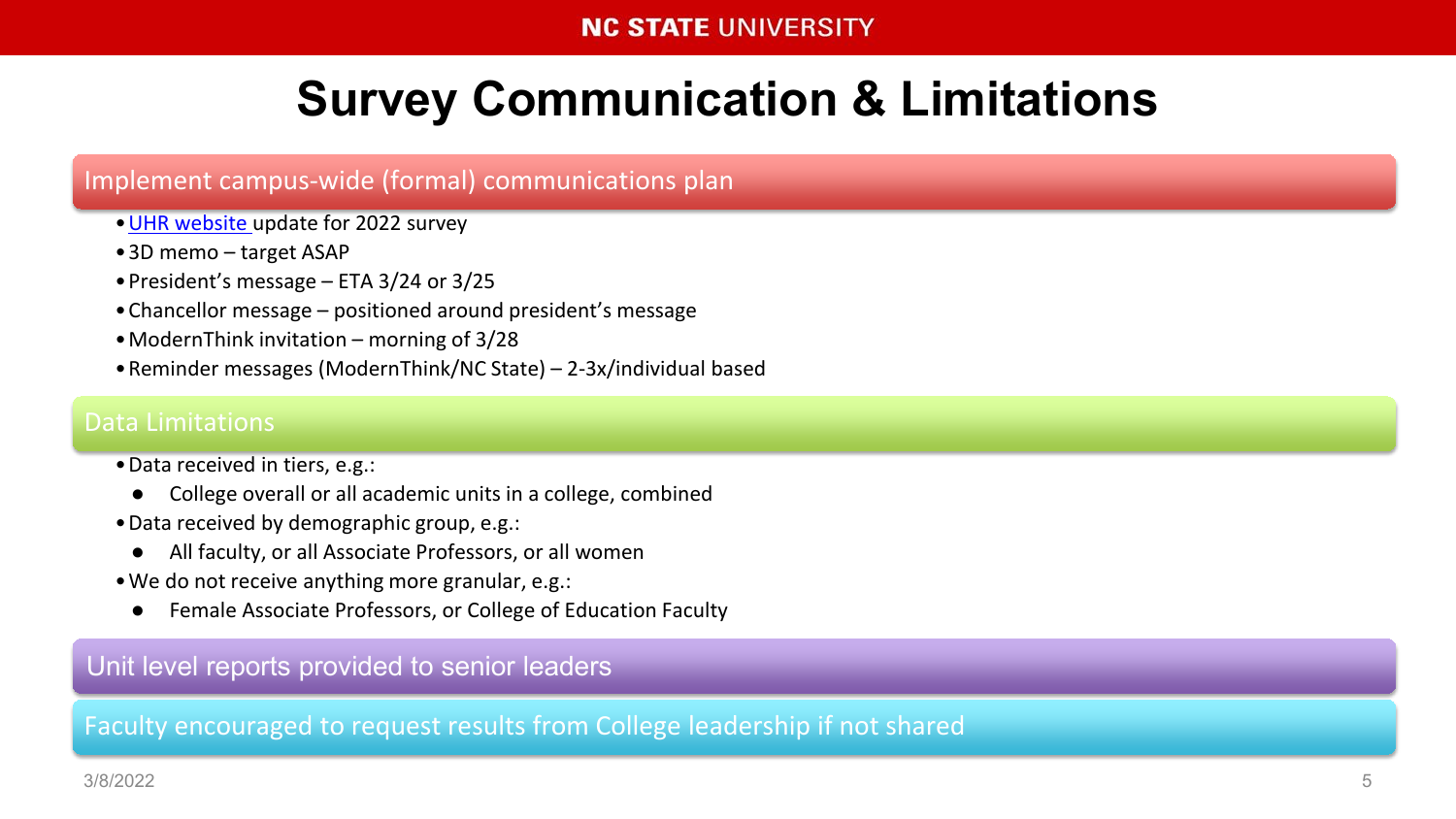## **2020 Quick Review**

Overall results were very positive. Action plan info: [https://hr.ncsu.edu/employee-engagement-survey](https://hr.ncsu.edu/employee-engagement-survey/)

The 2020 survey was administered in February 2020

Reports on results were posted online, and shared with institutional and college/division senior leaders

There were limited expectations for action plans to be identified and implemented during the pandemic

Information related to action plans focuses on those identified after the 2018 administration of the survey.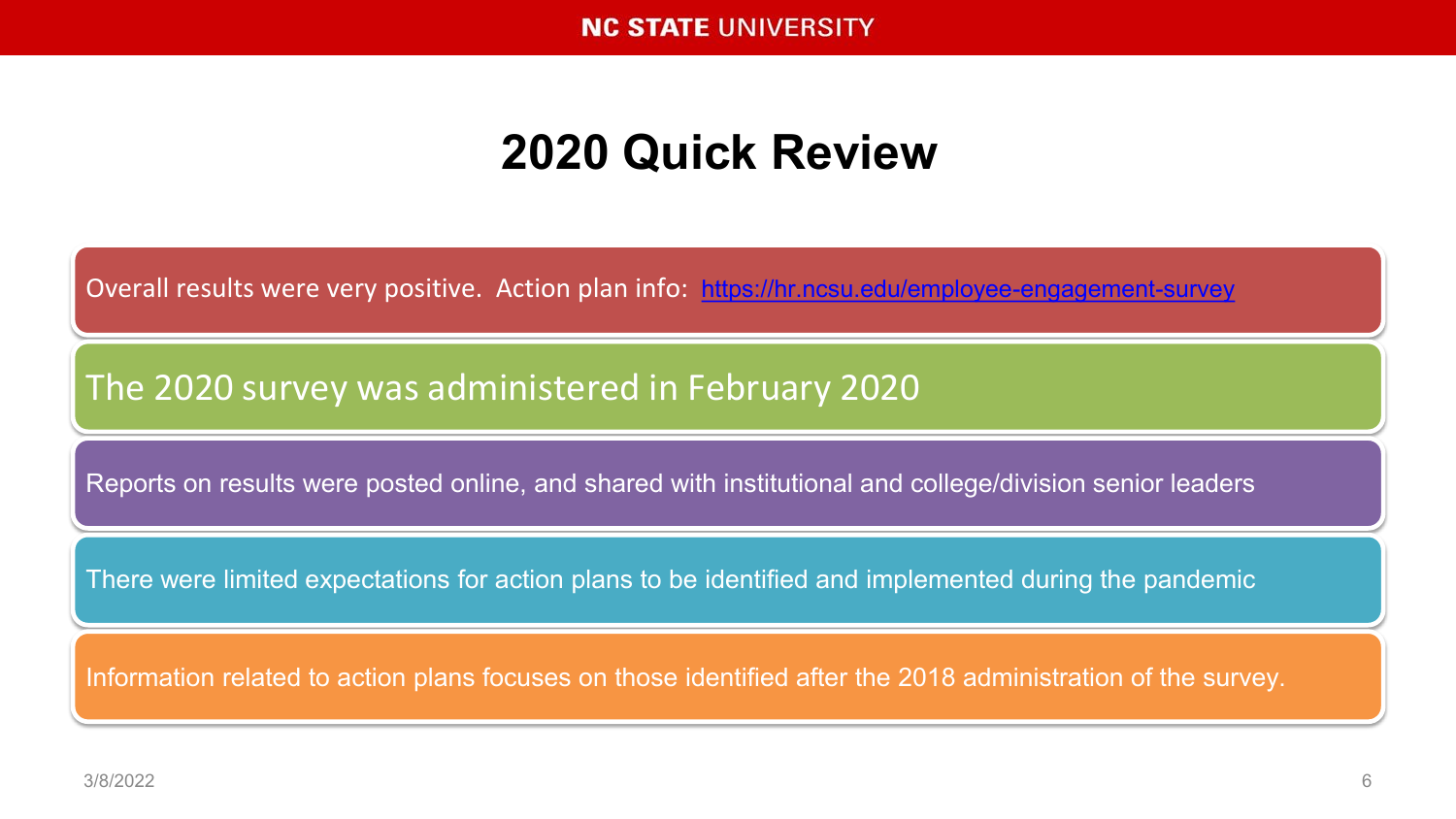## **2020 Response Rate**

- NC State's response rate of 57% in 2020 improved from 54% in 2018
- *(the 7th largest improvement out of the 18 participating institutions, which ranged from +21 to -17 percentage points])*

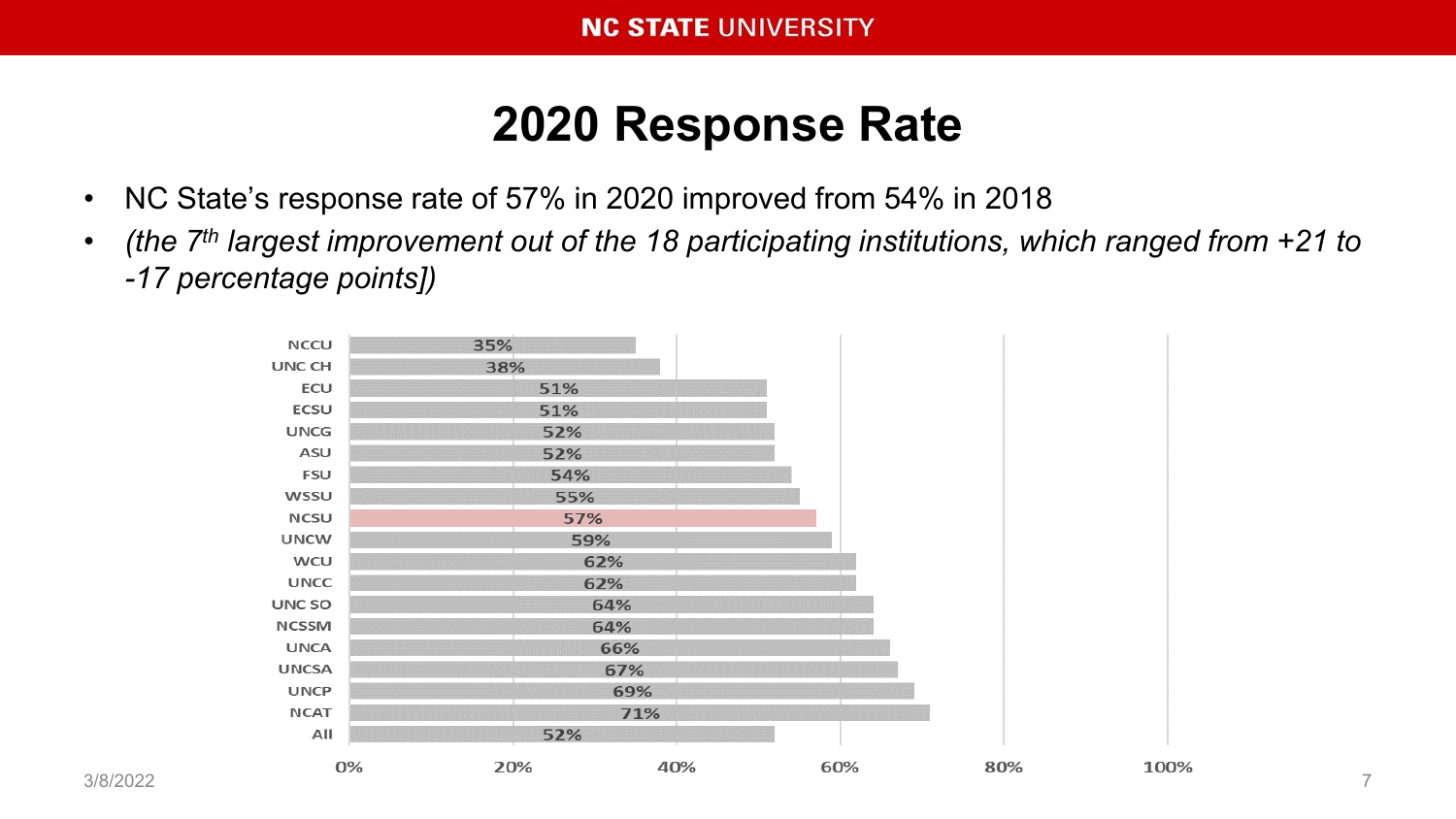#### **NC STATE UNIVERSITY**

# **NC State Advisory Team**

#### **Chairs**

- **Tim Danielson**, Assistant Vice Chancellor for University Human Resources and Chief Human Resources Officer
- **Nancy Whelchel**, Assistant Vice Provost, Institutional Strategy and Analysis

#### **Members**

- **Beth Buck**, Assistant Vice Chancellor for Human Resources, Division of Academic and Student Affairs
- **Carolyn Bird**, Professor, Agricultural and Human Sciences; Past Chair of the Faculty (2017-19)
- **Cathi Dunnagan**, Lead Instructional Designer, DELTA; Past Chair of Staff Senate (2017-18)
- **David Hunt**, Director of Editorial Services, University Communications
- **Kristen Meeks**, University Compliance, Ethics and Enterprise Risk Management Officer
- **Dan O'Brien**, Director of Employee Relations, University Human Resources
- **Margery Overton**, Senior Vice Provost for Institutional Strategy and Analysis
- **Sheri Schwab**, Vice Provost for Institutional Equity and Diversity
- **Kathy Woodford**, Employee Relations Consultant, University Human Resources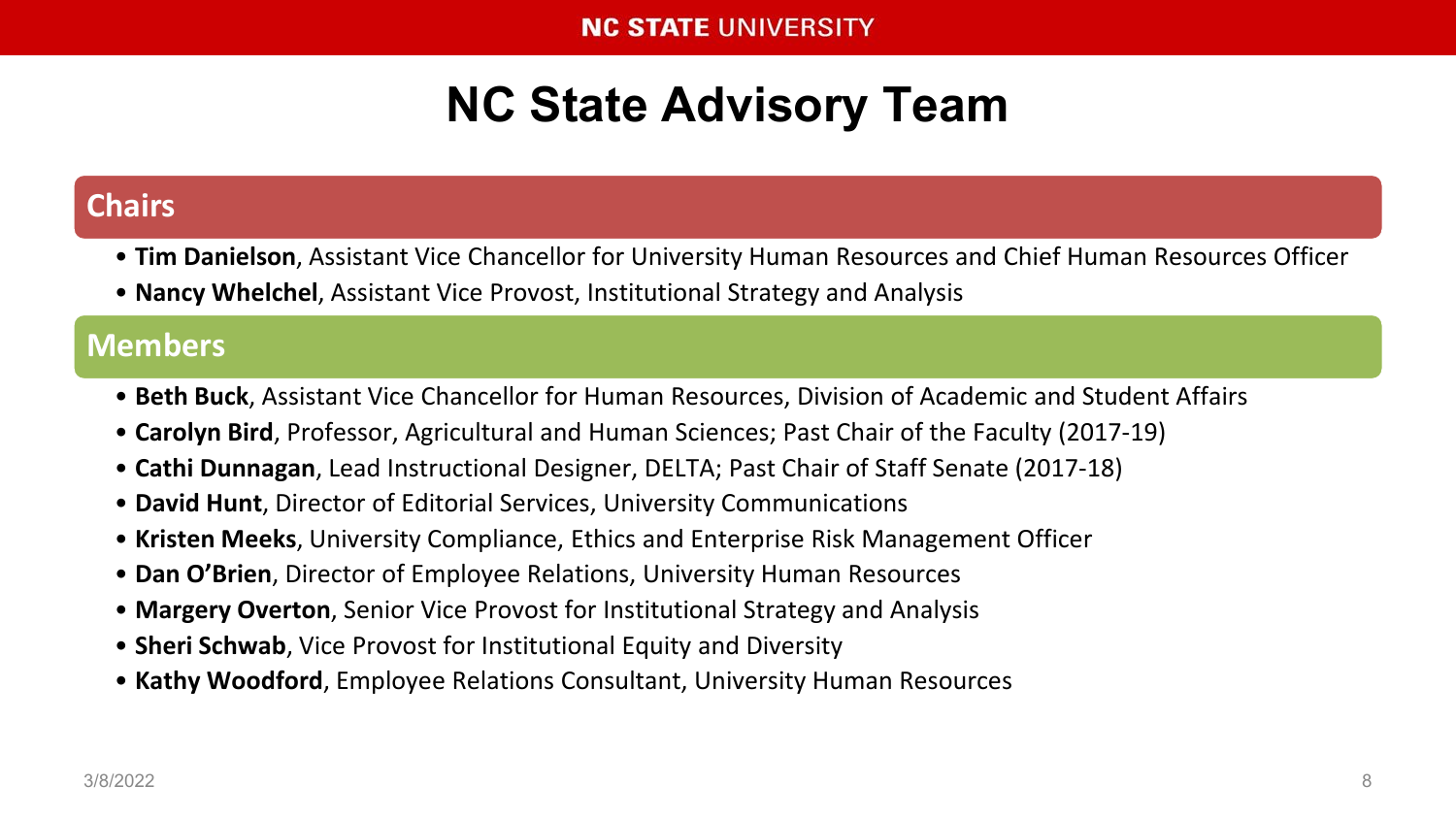# More Information

- Institutional Strategy and Analysis: <https://isa.ncsu.edu/surveys/facultystaff-surveys/ees-spring2020/>
	- Overview, Results, Subgroup & Trends
- [University Human Resources: https://hr.ncsu.edu/employee](https://hr.ncsu.edu/employee-engagement-survey/)engagement-survey/
	- About the Survey, Topical Summary, Action Plans & FAQs

# NC State is #1

- NC State Named Best Large Employer in NC
	- [https://news.ncsu.edu/2022/02/nc-state-named-best-large](https://news.ncsu.edu/2022/02/nc-state-named-best-large-employer-in-north-carolina/)employer-in-north-carolina/
	- [https://www.forbes.com/lists/best-large](https://www.forbes.com/lists/best-large-employers/?sh=543cbe4c7b66)employers/?sh=543cbe4c7b66